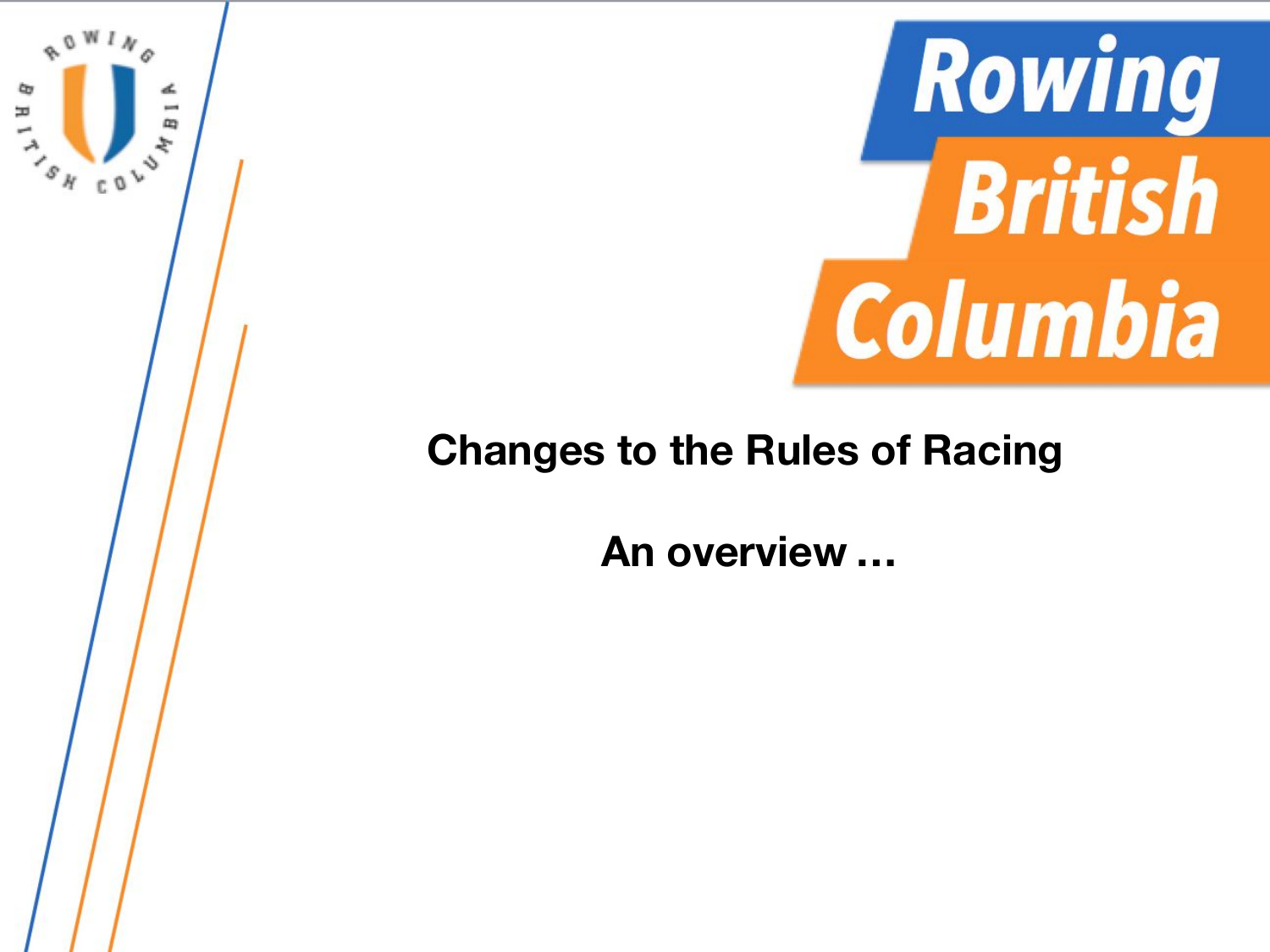In November 2020 the Rules of Racing Working Group (WG) received its mandate from the RCA Board. The members were as follows:

Bill Donegan, ON - Chair

Judy Sutcliffe, ON – Umpire Committee Nomination Julie-Ann Vincent, NS- Umpire Committee Nomination Matt Waddell, ON- Coach Ed and Dev. Committee Nomination Mike Bagshawe, BC- Safety and Events Committee Nomination Andrew Smith, ON- Safety and Events Committee Nomination Dave Derry, ON Brooklea Graham, AB Mike Walker, ON Brent Duncan, BC Julie Thibault, QC Iain Brambell – RCA HP Carol Purcer – RCA President (ex-officio)

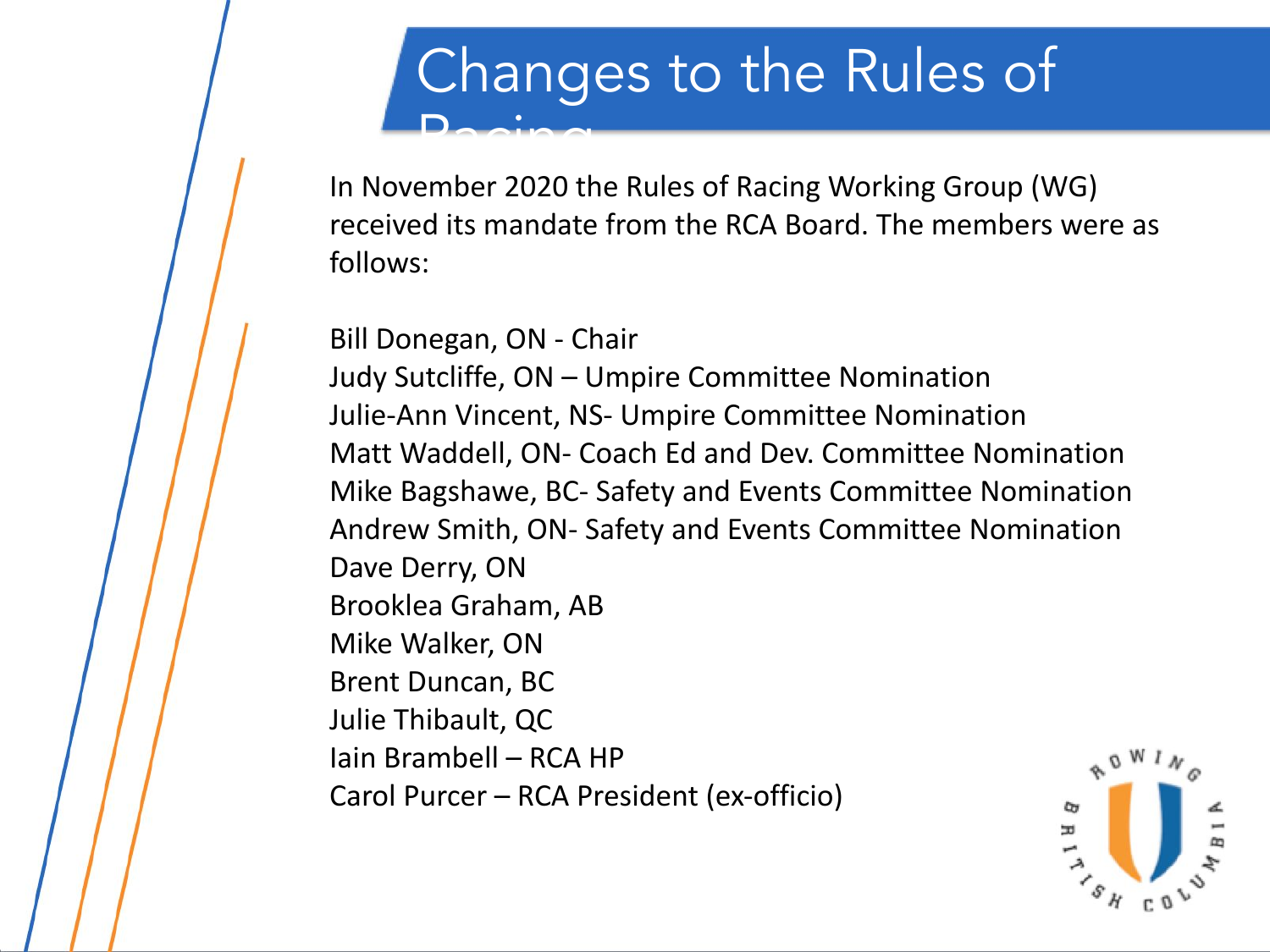# Changes to the Rules of

| <b>Date</b>            | <b>Action</b>                                                                                                                 |
|------------------------|-------------------------------------------------------------------------------------------------------------------------------|
| November 2020          | Rules of Racing Working Group prepared consultation paper to<br>solicit input from all stakeholders                           |
| December 2020          | Consultation started. Written comments requested; Working<br>Group initiates consultative process with various stakeholders.  |
| <b>January 30 2021</b> | Virtual consultation discussion with Stakeholders at RCA Semi<br>Annual Meeting.                                              |
| February 5 2021        | Deadline for Stakeholder submissions.                                                                                         |
| February – September   | Working Group reviewed consultation submissions and                                                                           |
| 2021                   | conducts detailed review of Rules of Racing, including<br>consideration of recent changes approved by World Rowing.           |
| September 2021         | Draft proposals released for comment from stakeholders.                                                                       |
| October 2021           | Comments on draft proposals received; the Working Group<br>then reviewed the comments and developed final<br>recommendations. |
| November 2021          | Recommendations delivered to RCA Board of Directors.                                                                          |
| January 2022           | Recommendations put to Membership at RCA Semi-Annual<br>Meeting                                                               |

 $W I_{N_Q}$ ص  $\begin{array}{c}\n\mathbf{y} \\
\mathbf{y} \\
\mathbf{y} \\
\mathbf{y} \\
\mathbf{y} \\
\mathbf{y} \\
\mathbf{y}\n\end{array}$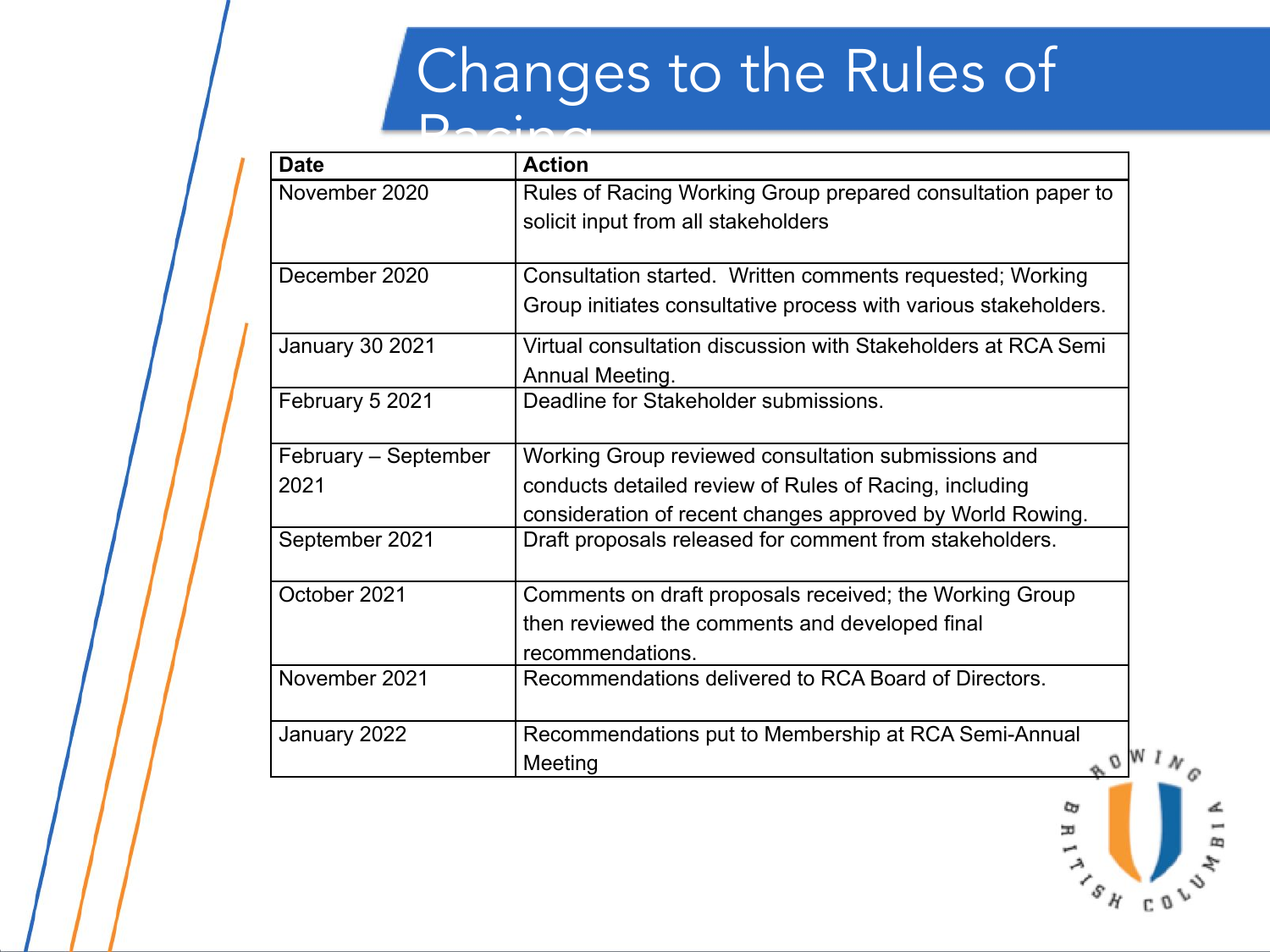# Changes to the Rules of

#### **Issues Studied**

- ❖ Changes to World Rowing Rules
- Beach Sprints
- ❖ How to reduce exceptions to the RoR in Sanction applications
- ❖ Giving control of logistical issues back to Organizing Committees

#### **Issues raised via feedback**

- ❖ Abolition of Junior Lightweights
- ❖ Definition of a regatta

### **'Housekeeping' changes**

- ❖ Gender-neutrality
- **Punctuation**
- ❖ Alteration to reflect changes to RCA Policy

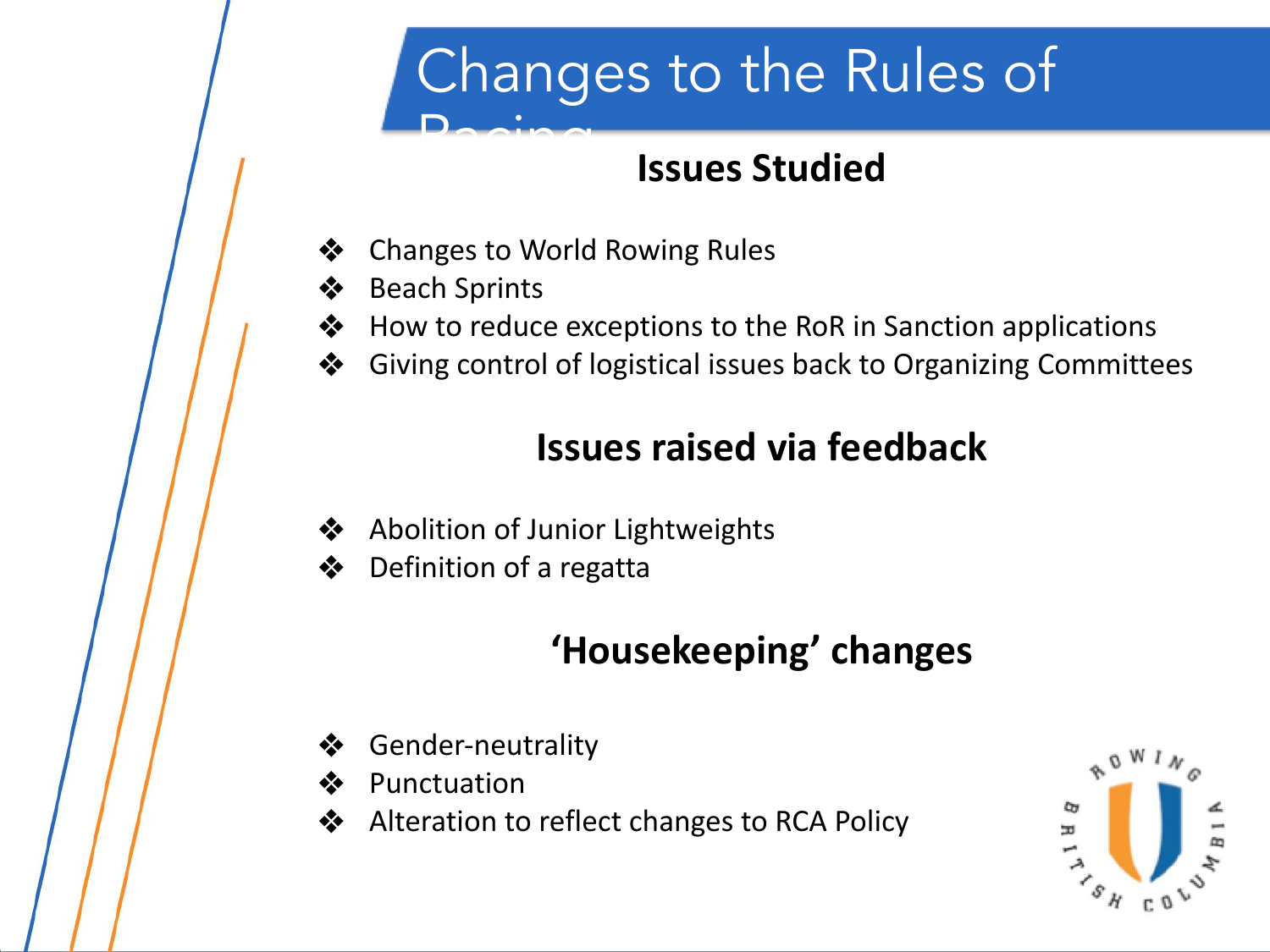#### **Implementation**

- ◆ RCA has decided on June  $8<sup>th</sup>$ , 2022 as the date that the revised RoR will become effective
- ❖ The RCA Umpire Committee is working on a presentation to be delivered nationally that will teach the changes to the RoR
- ❖ That material will be delivered by your clinicians later in the year, ahead of the June 8<sup>th</sup> implementation

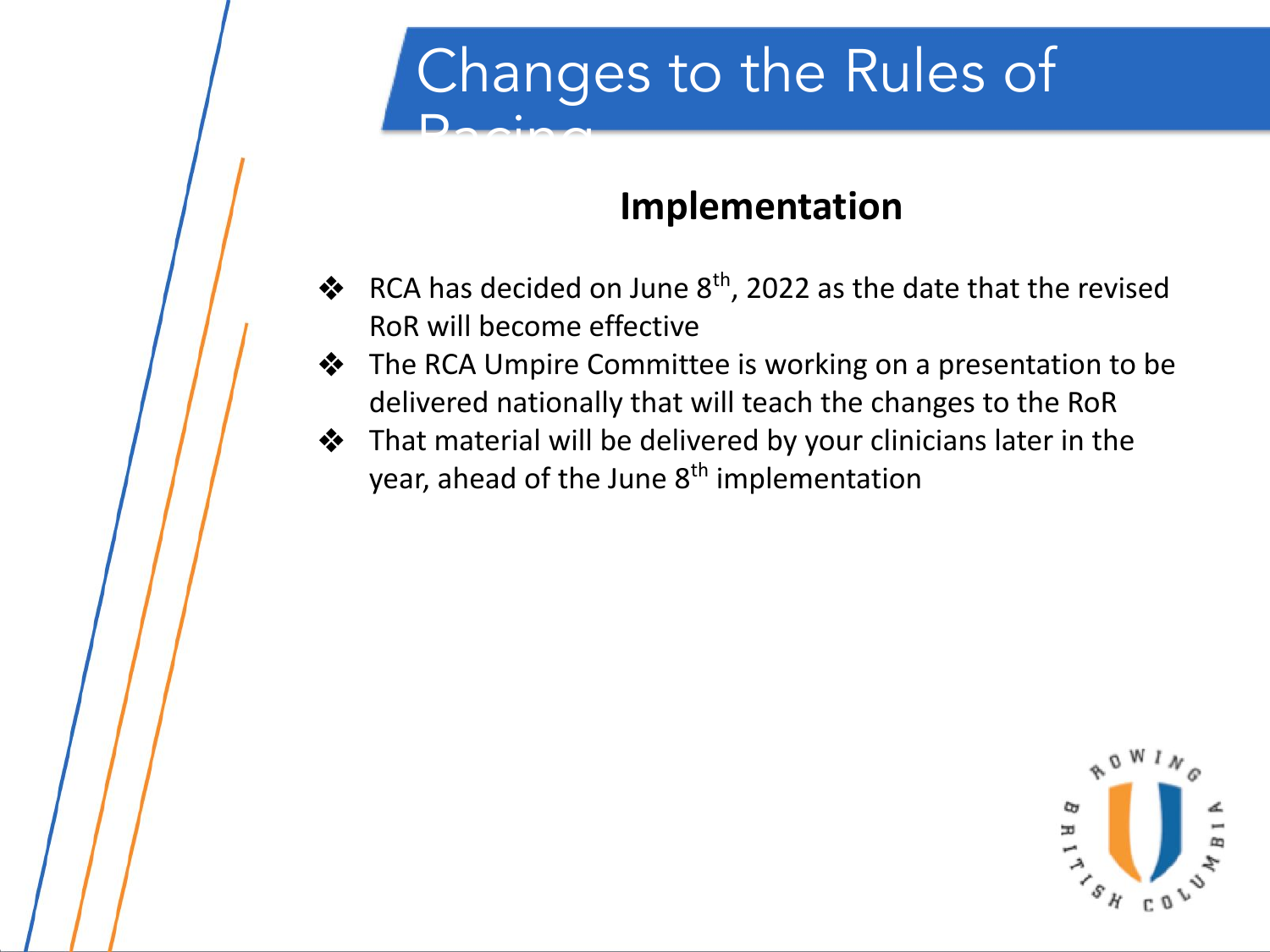#### **Changes that affect us as Umpires**

- $\triangle$  Coxie weights a max of 15kgs will be carried, even if the coxie should carry more
- **❖** If a coxie fails to weigh in, the crew is to be excluded
- ❖ "Lightweight" events are now "weight-restricted" events
- Expect the weigh-in weights to vary  $-$  the OC can decide on the weights for their regatta
- $\diamondsuit$  Expect the weigh-in times to vary the OC can decide on the times for their regatta
- ❖ The word "laces" has been removed from the quick-release heel-tie rule. Laces will be banned.
- ❖ Para equipment rules now mirror World Rowing Para rules
- ❖ Substance-free Field of Play no alcohol, cigarettes, e-cigarettes or cannabis allowed

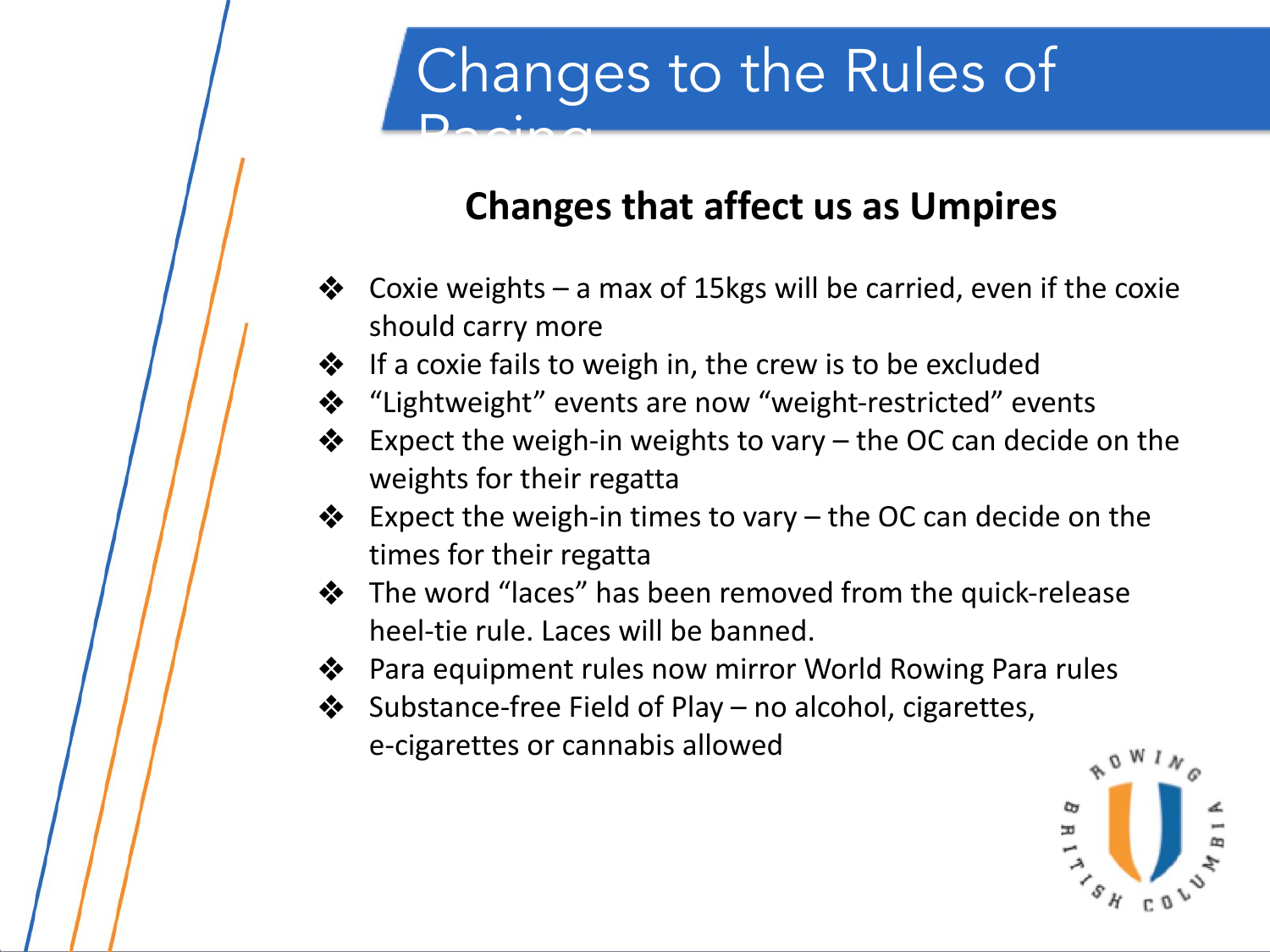#### **Changes that affect us as Umpires**

- $\triangleleft$  Uniforms polo shirts are now legal!
- ❖ Clarity around Assistants and Associates with regards to the Jury: they may not be members of the Jury.
- $\triangle$  The Appendices were re-ordered the Start Script will be Appendix 6
- ❖ The start commands for a Quick Start have been altered
- ❖ The actions of the Race Umpire around interference have been spelled out in more detail
- ❖ The minimum distance between ergometers at an Indoor event has been altered